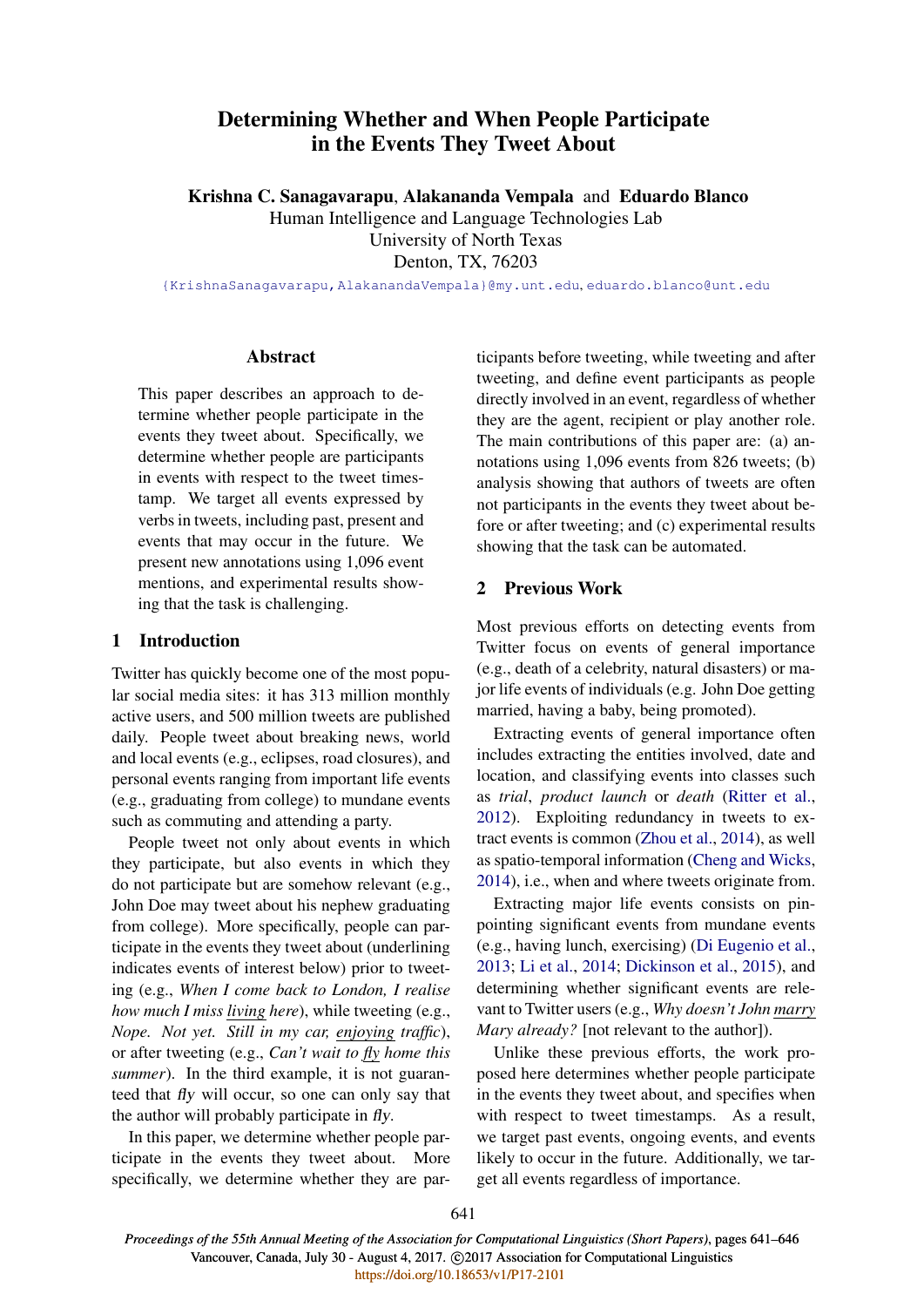

Figure 1: Label distribution per temporal span. Percentages are shown if they are greater or equal than 2%, e.g., percentages for unk label are not shown because they range between 0.91% and 1.91%.

# 3 Corpus Creation

We created a corpus of tweets, events and annotations indicating whether and when the authors of tweets participate in the events as follows.

Selecting Tweets and Events. First, we collected 5,017 tweets from corpora released by previous projects (Owoputi et al., 2013; Kong et al., 2014; Ritter et al., 2011). Second, we run an event detector to tag tokens that are events (Ritter et al., 2012). Third, we selected as events all tokens tagged as events that are verbs. Fourth, we filtered out tweets that did not contain pronouns *I*, *me* or *we* in order to target tweets that are likely to discuss events that involve the author. Finally, we run a dependency parser for tweets (Kong et al., 2014). We decided to work with an automated event detector and parser to experiment with a system that could be deployed in the real world, and discarded events that are nouns because manual inspection revealed that the event detector makes many more mistakes with nouns than with verbs.

The steps above resulted in 1,096 events from 826 tweets. The part-of-speech tags of events are as follows: VBP: 553 (verb, non-3rd person singular present), VBG: 345 (verb, gerund or present participle), VBN: 198 (verb, past participle).

Annotation Process and Quality. For each event in each tweet, we asked annotators "Is the author of the tweet a participant in the *event*?" During pilot annotations with two graduate students, it became clear that a major source of disagreements was due to annotators answering the question for different times with respect to the tweet timestamp. After discussing errors, we decided to ask for five answers: over 24 hours and within 24 hours before tweeting, when tweeting (tweet timestamp), and within 24 hours and over 24 hours after tweeting. Additionally, we allow for six answers partially inspired by previous work on factuality (Sauri and Pustejovsky, 2009):

- cYes, cNo: I am certain that the author is (or is not) a participant in the event.
- pYes, pNo: It is probably the case that the author is (or is not) a participant in the event.
- unk: the question is intelligible, but none of the four labels above would be correct.
- inv: the event at hand is not an event.

The temporal spans and labels were tuned until the two annotators obtained 0.70 Kappa agreement with 10% of selected events. Kappa agreement between 0.60 and 0.80 is considered *substantial* agreement (Landis and Koch, 1977). After tuning, the remaining events were annotated once.<sup>1</sup>

#### 4 Corpus Analysis

In this section, we present a corpus analysis consisting of label distribution per temporal span, label distribution for the top 5 most frequent events, and label distribution per part-of-speech tag.

Figure 1 plots percentages of each label per temporal span. Overall (bottom bar), 28.1% of answers are cYes, and 46.7% are cNo, i.e., annotators are certain that the author of the tweet is or is not a participant in the event. Percentages for pYes and pNo are much lower: 11.4% and 2.9%. Regarding time spans, people do not usually tweet about events in which they participate while tweeting (cYes: 33.4% vs. cNo: 54.5%). People are more likely to tweet about

<sup>1</sup>Available at http://www.cse.unt.edu/ ˜blanco/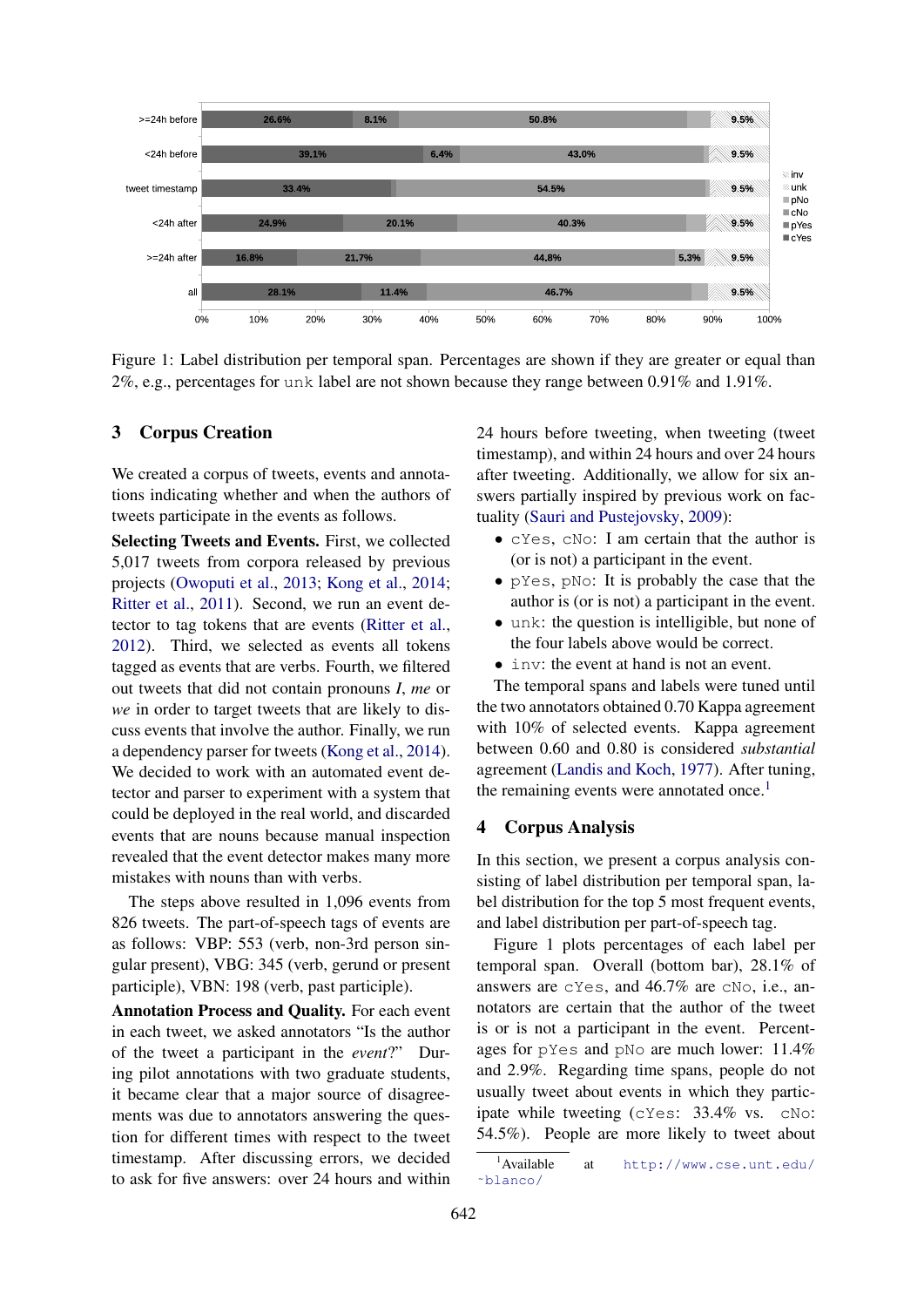

Figure 2: Label distribution for the top 5 most frequent events (frequency is shown between parentheses beside the event). Percentages are shown if they are greater or equal than 5%.



Figure 3: Label distribution per part-of-speech tags of the event. Percentages are shown if they are greater or equal than 5%.

events in which they participated within the last 24 hours (39.1%) than longer before (26.6%), and after tweeting (24.9% and 16.8%). Finally, the percentages of pYes and pNo are below 2% for *tweet timestamp*. Intuitively, it is easier to determine whether somebody participates in the event he tweets about when tweeting rather than before or after. Percentages for labels that do not indicate event participation (unk and inv) are low: unk ranges from 0.91% to 1.91%, and inv is 9.5% for all spans. inv is often used for automatically detected events that are actually states, e.g., *been*.

In Figure 2, we portray the label distribution for the top 5 frequent events and all temporal spans. The top 3 most frequent events (*love*, *hate* and *miss*) have the highest percentages of cYes and  $pYes$  labels ( $> 80\%$  combined), and the fourth most frequent verb (*see*) a lower percentage (cYes: 42.4%, pYes: 22.4%). *Need* has a high percentage of inv (47.1%). This is due to the fact the *need* is often a state (e.g., *Look, I need less friends more bread, less talk, more head*), and asking whether the author is a participant in the event before, during or after the tweet timestamp is nonsensical.

Figure 3 presents the label distribution per partof-speech tag of the event. VBP (non-3rd person singular present) has the highest percentage of

cYes + pYes (48.5% vs. 28.8% and 31.5%), indicating that the author is likely to participate in such events. VBG (gerund or present participle) has highest percentage of  $CNO + pNO$  (61.1%), indicating that the author is not likely to participate in those events.

Annotation Examples. Table 1 presents real annotation examples. In Tweet (1), annotators understood that the author has certainly been addicted to Twitter for 24 hours before and after tweeting, and probably longer. The author of Tweet (2) was clearly talking about YOU before but not after tweeting; annotators indicated that talking most likely occurred within 24 hours before tweeting. The annotations in Tweet (3) indicate that the author was certainly a participant of *selling* when he tweeted and within 24 hours after tweeting, and probably also within 24 hours before and over 24 hours after. Event *seeing* in Tweet (4) may occur next week, and annotations capture this information (all cNo except 24h after, which is pYes). Finally, the author of Tweet (5) was never a participant in *scrapbooking* despite she witnessed it.

Note that the annotations also provide information regarding event durations, e.g., addicted in Tweet (1) is likely ongoing a day after, but talking in Tweet (2) has ended and was a short event.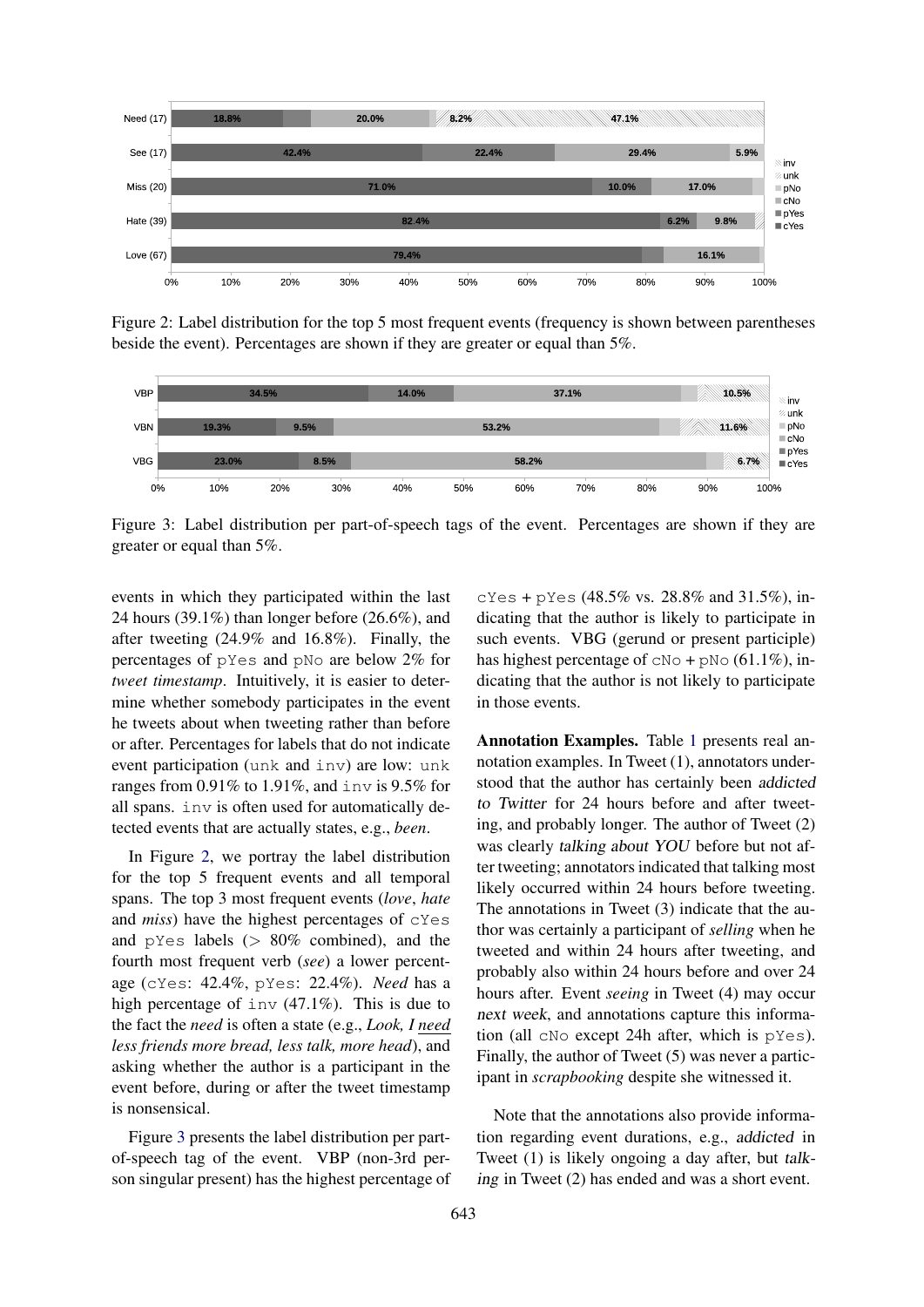| Tweet                                                                   |      | before        | tweet | after      |      |
|-------------------------------------------------------------------------|------|---------------|-------|------------|------|
|                                                                         | >24h | $\langle 24h$ | ts.   | $<$ 24 $h$ | >24h |
| I'm so addicted to Twitter now that I can tweet all the time. Not good. | pYes | cYes          | cYes  | cYes       | pYes |
| I wonder if you realize we were talking about YOU.                      | pNo  | cYes          | CNO   | CNO        | CNO  |
| I'm selling my snorkle, text me for details.                            | CNO  | pYes          | cYes  | cYes       | pYes |
| @Genuine Will I be seeing you at #typeamom next week?                   | CNO  | CNO           | CNO   | CNO        | pYes |
| Today the mall was full of moms who love scrapbooking, kill me.         | CNO  | cNo           | CNO   | CNO        | CNO  |

Table 1: Annotation examples. We show annotations for the underlined events only. Recall that events are detected automatically (Section 3). *Tweet ts.* stands for *twitter timestamp*.

| Type             | No.     | Description                                                                                     |  |  |  |  |  |  |  |
|------------------|---------|-------------------------------------------------------------------------------------------------|--|--|--|--|--|--|--|
| Event            | $1 - 2$ | Event word form and POS tag                                                                     |  |  |  |  |  |  |  |
|                  |         | Token number of <i>event</i> within the tweet                                                   |  |  |  |  |  |  |  |
|                  | $7 - 8$ | <i>Event</i> tense and flag indicating whether <i>event</i> tense is perfect tense              |  |  |  |  |  |  |  |
| <b>Situation</b> |         | Modal type of <i>event</i> , if any                                                             |  |  |  |  |  |  |  |
| Entities         | 10      | Flag indicating whether <i>event</i> is a reporting verb                                        |  |  |  |  |  |  |  |
|                  | 11      | WordNet lexical file name of event                                                              |  |  |  |  |  |  |  |
|                  | 12      | Position of any pronouns with respect to <i>event</i> : left, right, both or none               |  |  |  |  |  |  |  |
| Context          | 13      | Position of pronouns $I$ , me, we with respect to event: left, right, both or none              |  |  |  |  |  |  |  |
|                  | 14      | Number of outgoing dependencies from event                                                      |  |  |  |  |  |  |  |
|                  | 15      | Flag indicating whether there is a dependency between <i>event</i> and pronouns $I$ , me, or we |  |  |  |  |  |  |  |

Table 2: Features to determine whether the author of a tweet is a participant in the events he tweets about.

# 5 Experiments and Results

We follow a standard supervised machine learning approach. We divided the 826 tweets into training and test splits (80% / 20%), and created an instance for each event and temporal span (1,096  $\times$ 5 = 5,480 instances). We trained a Support Vector Machine with RBF kernel per temporal span using scikit-learn (Pedregosa et al., 2011) and tuned SVM parameters (C and  $\gamma$ ) using 5-fold crossvalidation with the training set. We report results when evaluating with the test set.

#### 5.1 Feature Selection

The feature set is presented in Table 2. Most features are fairly simple and well-known, but we borrow some features from previous work on identifying situation entity types (Friedrich et al., 2016) and include features especially designed to capture context around the event we work with.

*Event* features include the actual event (word form and part-of-speech tag) and number of tokens to left of the event. *Situation Entities* features further characterize the event at hand. To extract them, we first retrieve the clause containing the event by collecting all tokens to the left of the event until we reach a token that is not a verb (including auxiliaries), a modal, or adverb. Friedrich et al. (2016) propose many more features for identifying situation entities, but we selected those that are useful for our task: fine event tense, flag indicating whether the event is in perfect tense (past perfect, present perfect, etc.), the type of modals present in the verb clause (if any), whether the event is in a list of 88 reporting verbs, and the WordNet lexical file containing the event (Miller, 1995). Finally, *Context* features mostly indicate the presence of pronouns in the tweet. Specifically, we include the position of any pronoun with respect to the event, and a specialization of this feature for pronouns *I*, *me*, and *we*. We also extract the number of outgoing dependencies from the event, and whether one of those dependencies is between the event and a pronoun *I*, *me* or *we*. Note that the dependency parser for tweets extracts untyped dependencies (Kong et al., 2014), thus we have available information about syntactic dependents but not about specific syntactic relationships (nsubj, dobj, auxpass, etc.).

#### 5.2 Experimental Results

Results obtained in the test split with several combinations of features are depicted in Table 3. The baseline always predicts the majority label ( $cN$ o for all temporal spans), and is outperformed by all feature combinations.

Feature ablation experiments show (a) little improvement with respect to only training with *Event* features, i.e., the simplest features, and (b) that the optimal combination of features depends on the temporal span for which author participation is being predicted. More specifically, including *Situation Entities* features yields the same results for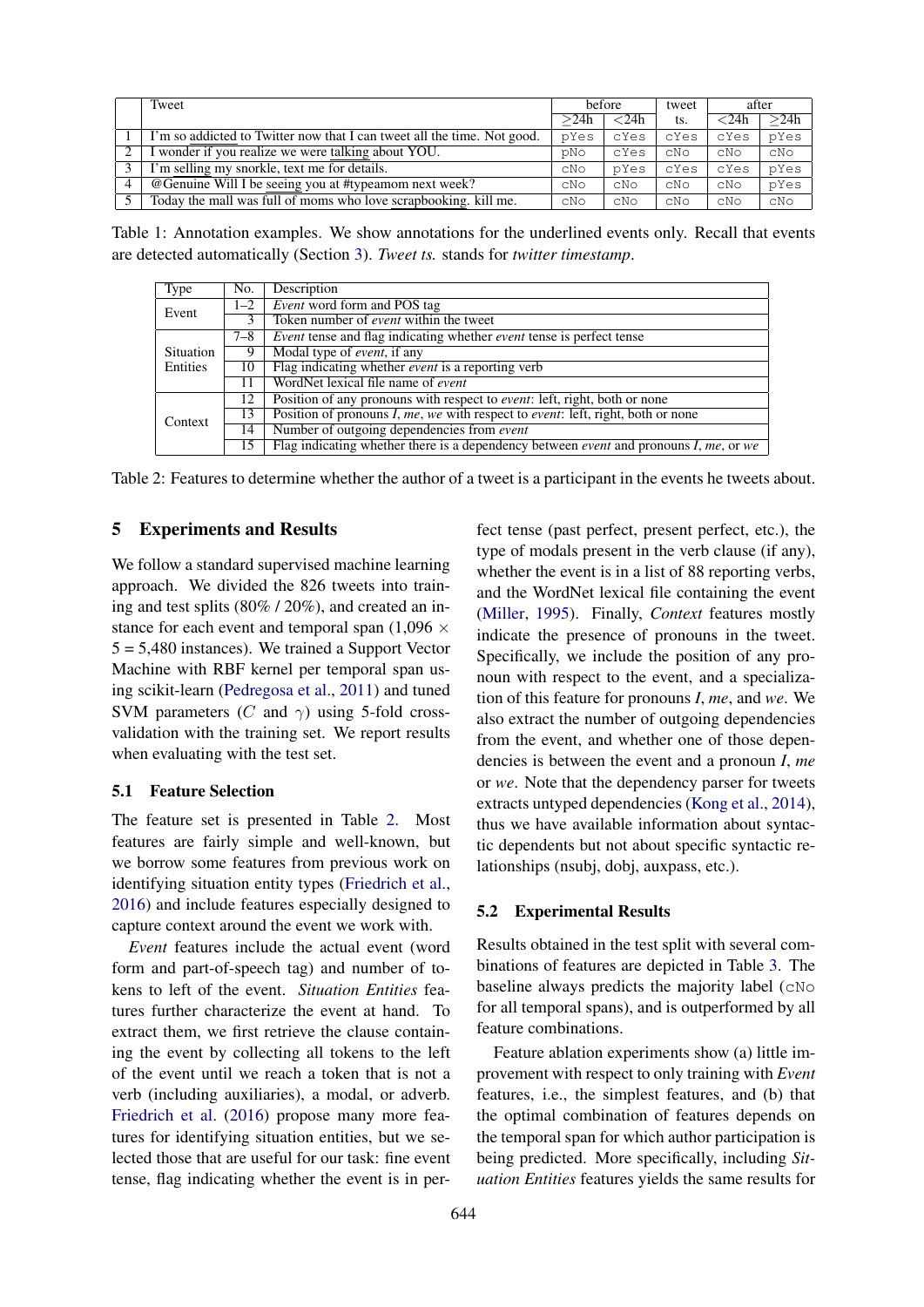|                 | Label           | $\overline{>24}$ h Before |                       |      | $<$ 24h Before |                       |      | tweet timestamp |                       |      | $<$ 24h After  |                |      | $>24h$ After |                         |            |
|-----------------|-----------------|---------------------------|-----------------------|------|----------------|-----------------------|------|-----------------|-----------------------|------|----------------|----------------|------|--------------|-------------------------|------------|
|                 |                 | $\overline{\mathbf{P}}$   | $\overline{\text{R}}$ | F    | P              | $\overline{\text{R}}$ | F    | P               | $\overline{\text{R}}$ | F    | $\overline{P}$ | $\overline{R}$ | F    | P            | $\overline{\mathsf{R}}$ | $_{\rm F}$ |
|                 | cNo             | 0.45                      | 1.00                  | 0.62 | 0.38           | 1.00                  | 0.55 | 0.50            | 1.00                  | 0.67 | 0.33           | 1.00           | 0.49 | 0.39         | 1.00                    | 0.56       |
| <b>Baseline</b> | others          | 0.00                      | 0.00                  | 0.00 | 0.00           | 0.00                  | 0.00 | 0.00            | 0.00                  | 0.00 | 0.00           | 0.00           | 0.00 | 0.00         | 0.00                    | 0.00       |
|                 | Avg.            | 0.20                      | 0.45                  | 0.28 | 0.15           | 0.38                  | 0.21 | 0.25            | 0.50                  | 0.34 | 0.11           | 0.33           | 0.16 | 0.15         | 0.39                    | 0.22       |
|                 | cYes            | 0.60                      | 0.51                  | 0.55 | 0.71           | 0.71                  | 0.71 | 0.94            | 0.69                  | 0.79 | 0.84           | 0.59           | 0.69 | 0.85         | 0.69                    | 0.76       |
|                 | pYes            | 0.00                      | 0.00                  | 0.00 | 0.33           | 0.06                  | 0.10 | 0.00            | 0.00                  | 0.00 | 0.51           | 0.33           | 0.40 | 0.37         | 0.25                    | 0.30       |
| Event           | cN <sub>0</sub> | 0.56                      | 0.85                  | 0.67 | 0.54           | 0.74                  | 0.63 | 0.69            | 0.93                  | 0.79 | 0.45           | 0.79           | 0.58 | 0.48         | 0.74                    | 0.59       |
|                 | pNo             | 0.00                      | 0.00                  | 0.00 | 0.00           | 0.00                  | 0.00 | 0.00            | 0.00                  | 0.00 | 0.00           | 0.00           | 0.00 | 0.14         | 0.11                    | 0.12       |
|                 | unk             | 0.00                      | 0.00                  | 0.00 | 0.00           | 0.00                  | 0.00 | 0.00            | 0.00                  | 0.00 | 0.00           | 0.00           | 0.00 | 0.00         | 0.00                    | 0.00       |
|                 | Avg.            | 0.48                      | 0.56                  | 0.50 | 0.57           | 0.61                  | 0.57 | 0.74            | 0.75                  | 0.73 | 0.55           | 0.53           | 0.51 | 0.50         | 0.52                    | 0.49       |
|                 | cYes            | 0.61                      | 0.52                  | 0.56 | 0.71           | 0.69                  | 0.70 | 0.91            | 0.73                  | 0.81 | 0.75           | 0.60           | 0.67 | 0.85         | 0.71                    | 0.78       |
| $Event +$       | pYes            | 0.00                      | 0.00                  | 0.00 | 0.50           | 0.06                  | 0.11 | 0.00            | 0.00                  | 0.00 | 0.50           | 0.30           | 0.37 | 0.42         | 0.31                    | 0.36       |
| Situation       | cN <sub>0</sub> | 0.57                      | 0.81                  | 0.67 | 0.56           | 0.73                  | 0.64 | 0.72            | 0.87                  | 0.79 | 0.46           | 0.74           | 0.57 | 0.49         | 0.69                    | 0.58       |
| Entities        | pNo             | 0.00                      | 0.00                  | 0.00 | 0.00           | 0.00                  | 0.00 | 0.00            | 0.00                  | 0.00 | 0.00           | 0.00           | 0.00 | 0.25         | 0.11                    | 0.15       |
|                 | unk             | 0.00                      | 0.00                  | 0.00 | 0.00           | 0.00                  | 0.00 | 0.00            | 0.00                  | 0.00 | 0.00           | 0.00           | 0.00 | 0.00         | 0.00                    | 0.00       |
|                 | Avg.            | 0.47                      | 0.55                  | 0.50 | 0.58           | 0.60                  | 0.57 | 0.74            | 0.74                  | 0.73 | 0.52           | 0.51           | 0.49 | 0.51         | 0.53                    | 0.51       |
|                 | cYes            | 0.71                      | 0.55                  | 0.62 | 0.69           | 0.69                  | 0.69 | 0.91            | 0.73                  | 0.81 | 0.73           | 0.56           | 0.63 | 0.85         | 0.69                    | 0.76       |
| $Event +$       | pYes            | 0.00                      | 0.00                  | 0.00 | 0.50           | 0.06                  | 0.11 | 0.00            | 0.00                  | 0.00 | 0.55           | 0.40           | 0.46 | 0.35         | 0.31                    | 0.33       |
| Situation       | cNo             | 0.57                      | 0.84                  | 0.68 | 0.55           | 0.69                  | 0.61 | 0.73            | 0.89                  | 0.80 | 0.42           | 0.61           | 0.49 | 0.50         | 0.65                    | 0.56       |
| Entities +      | pNo             | 0.00                      | 0.00                  | 0.00 | 0.00           | 0.00                  | 0.00 | 0.00            | 0.00                  | 0.00 | 0.00           | 0.00           | 0.00 | 0.20         | 0.11                    | 0.14       |
| Context         | unk             | 0.00                      | 0.00                  | 0.00 | 0.00           | 0.00                  | 0.00 | 0.00            | 0.00                  | 0.00 | 0.00           | 0.00           | 0.00 | 0.00         | 0.00                    | 0.00       |
|                 | Avg.            | 0.50                      | 0.58                  | 0.52 | 0.57           | 0.59                  | 0.56 | 0.75            | 0.76                  | 0.74 | 0.50           | 0.48           | 0.48 | 0.49         | 0.50                    | 0.49       |

Table 3: Results obtained with several feature combinations in the test split. *Average* is the weighted average; we do not show results for *invalid* but they are included in the averages.

≥*24h before*, <*24h before* and *tweet timestamp*, slightly worse results for < *24h after* (F-measures: 0.51 vs. 0.49) and slightly better for ≥*24h after* (F-measures: 0.49 vs. 0.51). Training with all features (Event + Situation Entities + Context), obtains the best results for ≥*24h before* (F-measure: 0.52) and *tweet timestamp* (F-measure: 0.74), but results are slightly lower for the other time spans.

Note that while the results with *Event* features are only outperformed for some temporal spans when training with all features, information beyond the event at hand is needed to solve this task. For example, the correct labels for *I love living in NYC* and *I miss living in NYC* are different (*living* is an ongoing and past event respectively).

#### 6 Conclusions

We have presented a corpus and machine learning models to predict whether people participate in the events they tweet about. More specifically, we determine whether people participate in events when they tweet about them, and also before and after.

Unlike most previous work, we target any event in a tweet regardless of its importance. While major life events (e.g., graduating from college) are arguably more important, we believe that mundane events (e.g., studying for an exam) provide key information to retrieve major life events and predict future events, e.g., *studying for an exam* is (most probably) more likely to lead to *graduating from* *college* than *going to parties on a regular basis*.

Experimental results show that the task can be automated but is challenging. We believe that features derived from subsequent tweets by the same author and tweet replies would yield better results, and plan to incorporate them in future work.

#### References

- Tao Cheng and Thomas Wicks. 2014. Event detection using twitter: A spatio-temporal approach. *PLOS ONE* 9(6):1–10.
- Barbara Di Eugenio, Nick Green, and Rajen Subba. 2013. Detecting life events in feeds from twitter. In *Semantic Computing (ICSC), 2013 IEEE Seventh International Conference on*. Ieee, pages 274–277.
- Thomas Dickinson, Miriam Fernandez, Lisa A. Thomas, Paul Mulholland, Pam Briggs, and Harith Alani. 2015. Identifying prominent life events on twitter. In *Proceedings of the 8th International Conference on Knowledge Capture*. ACM, New York, NY, USA, K-CAP 2015, pages 4:1–4:8.
- Annemarie Friedrich, Alexis Palmer, and Manfred Pinkal. 2016. Situation entity types: automatic classification of clause-level aspect. In *Pro*classification of clause-level aspect. *ceedings of the 54th Annual Meeting of the Association for Computational Linguistics (Volume 1: Long Papers)*. Association for Computational Linguistics, Berlin, Germany, pages 1757–1768. http://www.aclweb.org/anthology/P16-1166.
- Lingpeng Kong, Nathan Schneider, Swabha Swayamdipta, Archna Bhatia, Chris Dyer, and